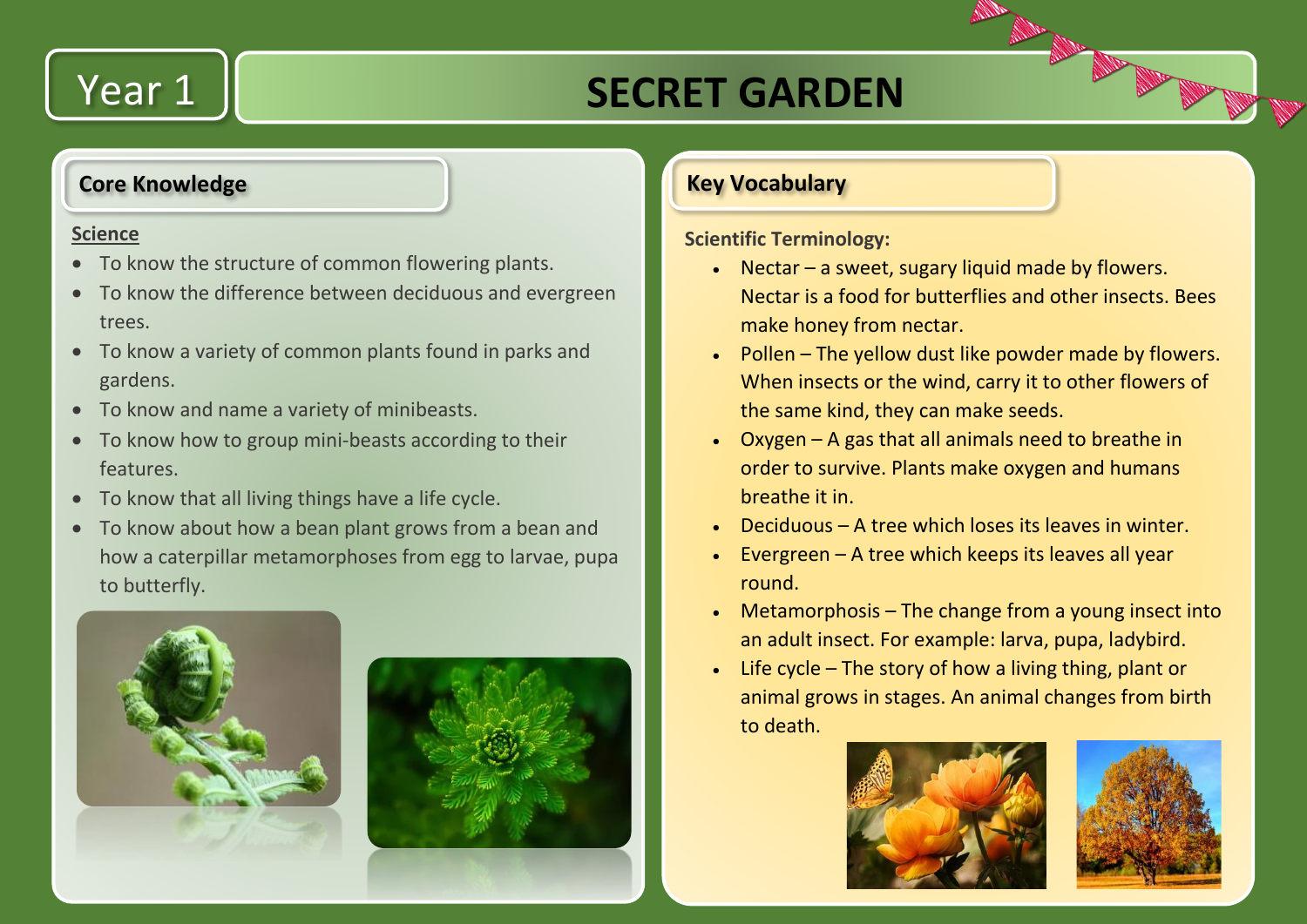# WEST HOVE<br>INFANT SCHOOL A family of friends



#### **Key Locations**

#### Ideal Places to Visit:

- Wakehurst Place Gardens
- Devil's Dyke can be accessed on the bus.
- Stoneham Park, Wish Park, Hove Park
- Booth Museum, Dyke Road
- Woodsmill Nature Reserve



#### Fascinating Fact:

Humans breathe out carbon dioxide which plants take in and then make oxygen which humans need to breathe!

### $\sqrt{\frac{5}{10}}$  Fascinating Fact:

Did you know that not all creepy crawly creatures are insects? Spiders are arachnids, woodlice are crustaceans and worms are annelids.

#### Fascinating Fact:

Did you know that many insects look quite different from one another, but they all have three pairs of legs and three parts to their bodies? The head, thorax and abdomen!



#### **Environmental Links**

- Go on a mini-beast hunt
- Take part in a bird survey with the RSPB! Make a bird fat ball for them to eat.
- Make a bug house
- Plant some bee-friendly plants to encourage bees to visit your garden, balcony or local area
- If your adult agrees, you could go litter picking at the beach. This stops all of the litter and plastic from damaging the sea creatures in the ocean.